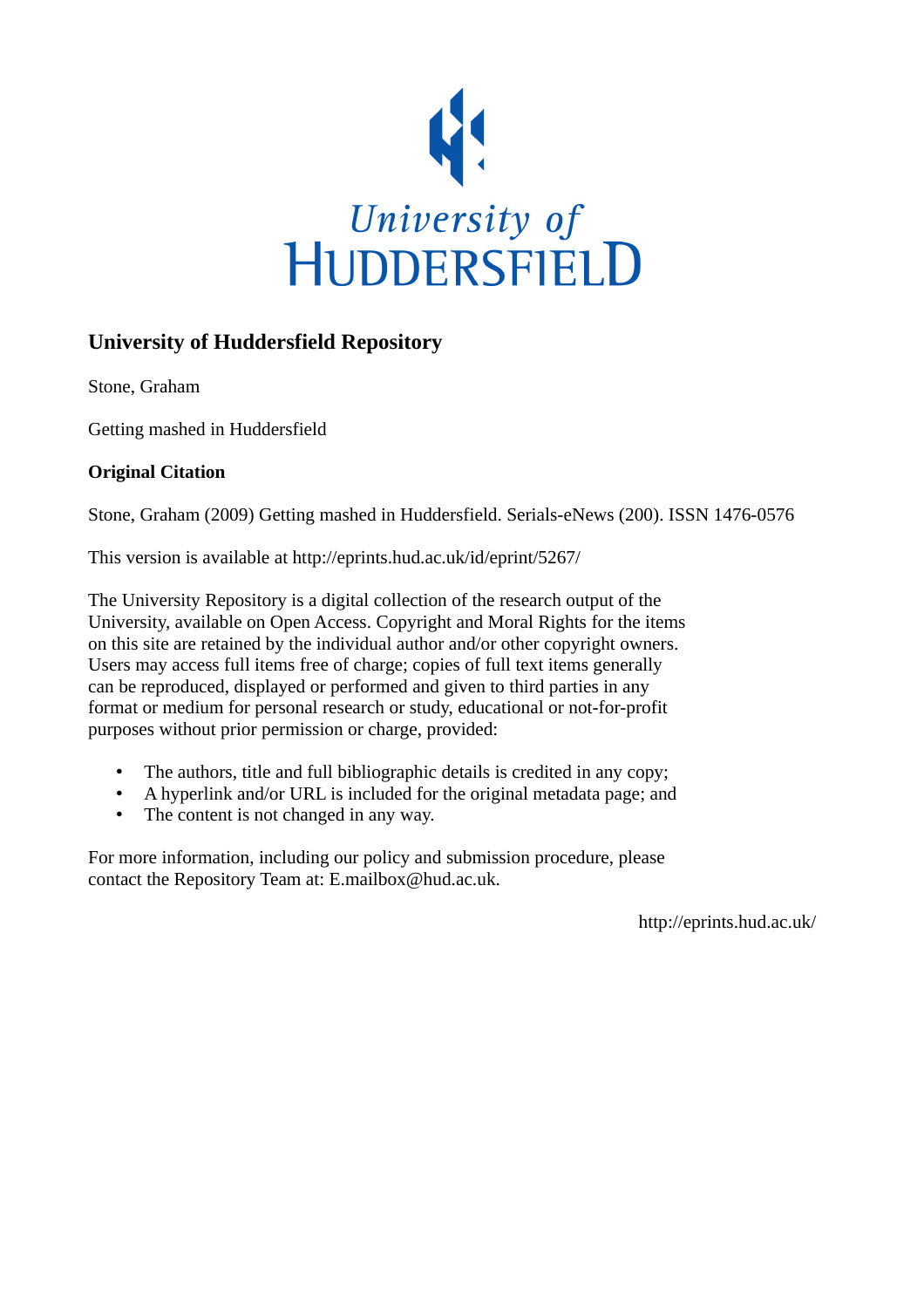Getting mashed in Huddersfield

Mashed Library (http://mashedlibrary.ning.com/) is a semi- style event centred on the theme of data mash-ups in a library context ("bringing together interested people and doing interesting stuff with libraries and technology"). With the first event taking place at Birkbeck College in November 2008, Mash Oop North was held at the University of Huddersfield on 7 July (http://mashlib09.wordpress.com/).

Covering two days, one day for the event and two nights of social networking in the hostelries of Huddersfield (with thanks to the JISC for the sandwiches) the event sold out within 24 hours and attracted over 65 delegates described as tech savvy librarians, techies/nerds/geekettes, student librarians (sponsored by CILIP Yorkshire & Humberside and Copac/Mimas) or just plain amateurs!

The day started with coffee and cake and a series of parallel sessions by:

- Brian Kelly (http://twitter.com/briankelly) on Enthusiastic Amateurs and Overcoming Institutional Inertia (http://www.slideshare.net/lisbk/enthusiastic-amateurs-and-overcominginstitutional-inertia)
- Brendan Dawes (http://twitter.com/brendandawes) on Somewhere I have Never Travelled
- Tony Hirst (http://twitter.com/psychemedia) presented a Yahoo! Pipes Cookalong (http://www.slideshare.net/psychemedia/cooking-with-pipes-1690727). Unfortunately this session suffered from a few technical glitches but has since been updated at: http://ouseful.wordpress.com/2009/07/07/mash-oop-north-pipes-mashup-by-way-of-anapology/
- Dave Pattern (http://twitter.com/daveyp) and Iman Moradi (http://twitter.com/organised) on Making Library Data Work Harder
- Richard Wallis (http://twitter.com/rjw) on the Juice Project
- Mike Ellis (http://twitter.com/m1ke ellis) on Scraping, scripting and hacking your way to API-less data (if you don't have data feeds, we'll get it anyway)

High definition videos are being loaded on Vimeo (http://www.vimeo.com/ ) with 10 min split versions to YouTube.

Before lunch I had the dubious pleasure of hosting a mashed up version of Runaround (http://www.ukgameshows.com/page/index.php?title=Runaround). Delegates were encouraged to move towards seven topics, chosen from delegates interests submitted in advance of the day, in order to get together for discussion, delegates were then encouraged to Runaround (or not) to keep the conversation going! Unfortunately there was not a great deal of running around and lunch was clearly on the minds of many, however, some ideas discussed clearly helped to focus thoughts for the afternoon session.

Lunch, consisting of more pizzas than you can shake a stick at (thank you Talis), was followed by a series of lightning talks (http://mashlib09.wordpress.com/2009/07/06/timetable-of-lightning-talks/). Here the idea was for the unconference to take over with delegates encouraged to listen if they felt like it or to continue to network after lunch, however, the lightning talks proved more popular than first thought with the majority of delegates choosing to listen before tucking into more cake.

The afternoon concluded with a session where delegates were encouraged to get together and submit ideas for the final event of the day, the prize giving! An impressive 30 ideas were submitted on the day (http://mashlib09.wordpress.com/2009/07/10/30-ideas/) for the judges' consideration (Richard Wallis (Talis), Brain Kelly (UKOLN) and Andrew Walsh (CILIP Y&H)). All ideas are